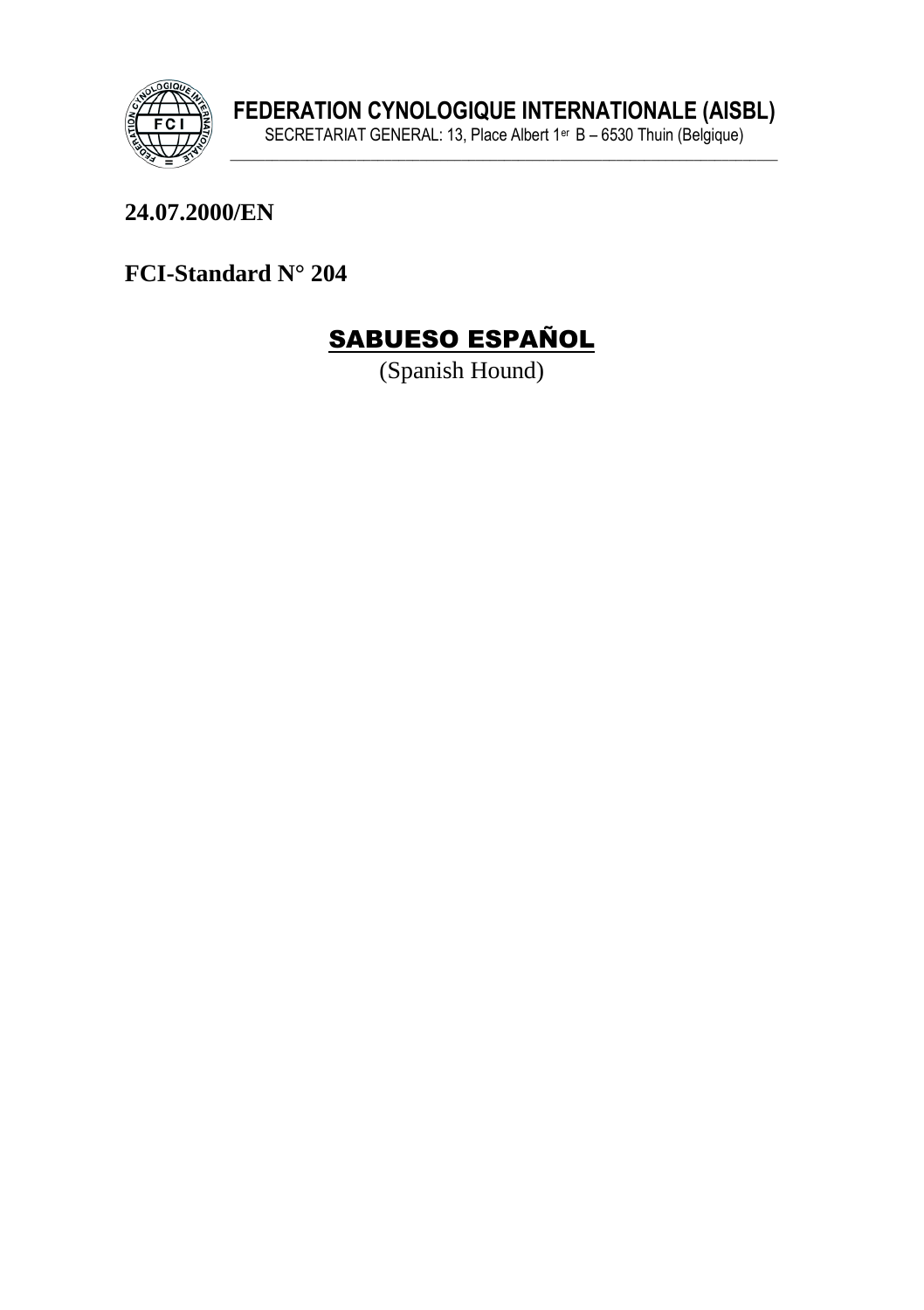**TRANSLATION**: Mrs. Peggy Davis. Official language (ES).

### **ORIGIN**: Spain.

## **DATE OF PUBLICATION OF THE OFFICIAL VALID STANDARD**: 26.05.1982.

**UTILIZATION**: Hunting hound for small game, although he is not averse to big game hunting, be it boar, stag, deer, fox, wolf or the bear. The hunter, instructed by the dog's voice and its modulations, will recognize the sequence of events of the hunting and its incidents such as : Cold or fresh line of scent, double scent lines, firmness on line or « halali » (kill). The Sabueso español (hound) is a great specialist in hunting the hare with his doubling habit and he is most efficient in blood tracking (searching of wounded big game).

| FCI-CLASSIFICATION: Group 6 Scenthounds and related |                     |                                  |
|-----------------------------------------------------|---------------------|----------------------------------|
|                                                     |                     | breeds.                          |
|                                                     |                     | Section 1.2 Medium sized Hounds. |
|                                                     | With working trial. |                                  |
|                                                     |                     |                                  |

**BRIEF HISTORICAL SUMMARY:** Already known in the late Middle Ages, he is brilliantly described by the venery book by King Alphonse XI (XIVth century) as well as by Argote de Molina (1582) and by numerous classic authors.

**GENERAL APPEARANCE**: Medium sized dog, balanced, with rather long proportions, with a lovely head and long leathers. The development of his thoracic perimeter and the length of his body which exceeds greatly the height at the withers, are remarkable. Compact bone structure and solid legs; fine hair, smooth and flat. The gaze is soft, sad and noble.

#### **IMPORTANT PROPORTIONS**: Long line structure.

• Length of the body is widely superior, from 7 to 10 cm, to the height at the withers.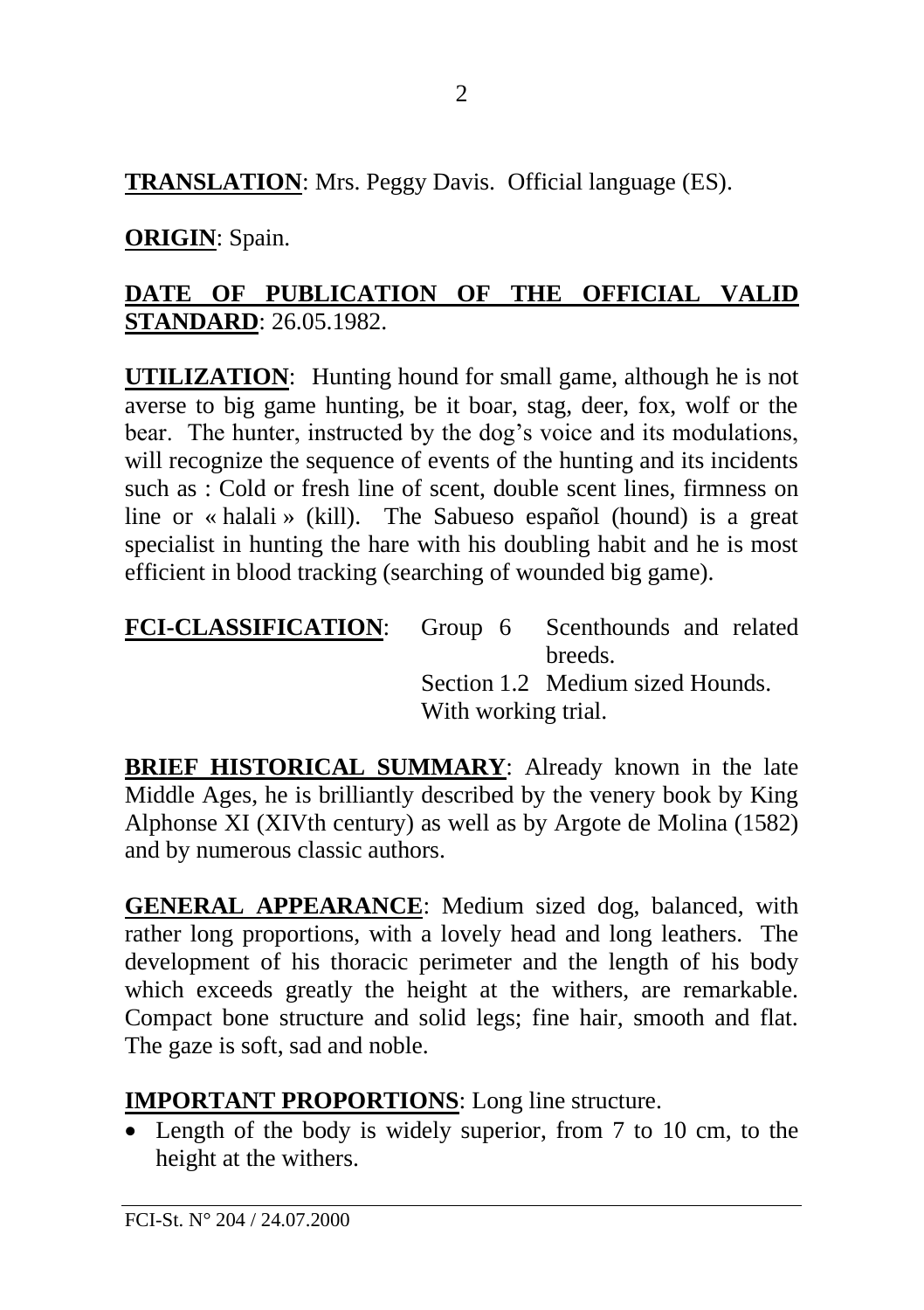• Length of skull / length of muzzle  $= 1/1$ , i.e. they are of equal length.

**BEHAVIOUR / TEMPERAMENT**: He is an affectionate and calm dog which, when out hunting big game, shows extraordinary courage and bravery.

**HEAD**: Harmonious, long and in proportion with the rest of the body. Cranial-facial lines divergent. Seen from above, the ensemble skull and muzzle must appear elongated and very uniform. No impression of pointed muzzle.

#### CRANIAL REGION:

Skull: Medium width, broader in the males. Convex profile. The width of the skull should be equal to its length; seen from the front, it must be domed. Occipital crest simply marked. Stop: In gentle slope, only slightly marked.

#### FACIAL REGION:

Nose: Large, moist with open and well developed nostrils. Its colour varies from light to intense black, always in relation with the colour of the mucous membranes.

Muzzle: Straight profile, a very slight sub-convexity only at its end portion admissible. Seen from above, it appears moderately rectangular, decreasing in width as it gets nearer the nose.

Lips: The upper lip must clearly cover the lower lip; it is loose and moderately abundant. The lower lip forms a well marked labial corner. The mucous membranes must be of the same colour as the nose. Palate of the same colour as the mucous membranes, with marked ridges.

Jaws/Teeth: Scissor bite. Teeth white and sound. Canines well developed, all premolars present.

**EYES**: Medium, almond shape, hazel colour, dark; with a sad, noble and intelligent expression. Eyelids pigmented like the nose and the mucous membranes, close to the eyeball. Slight relaxing at rest is permitted.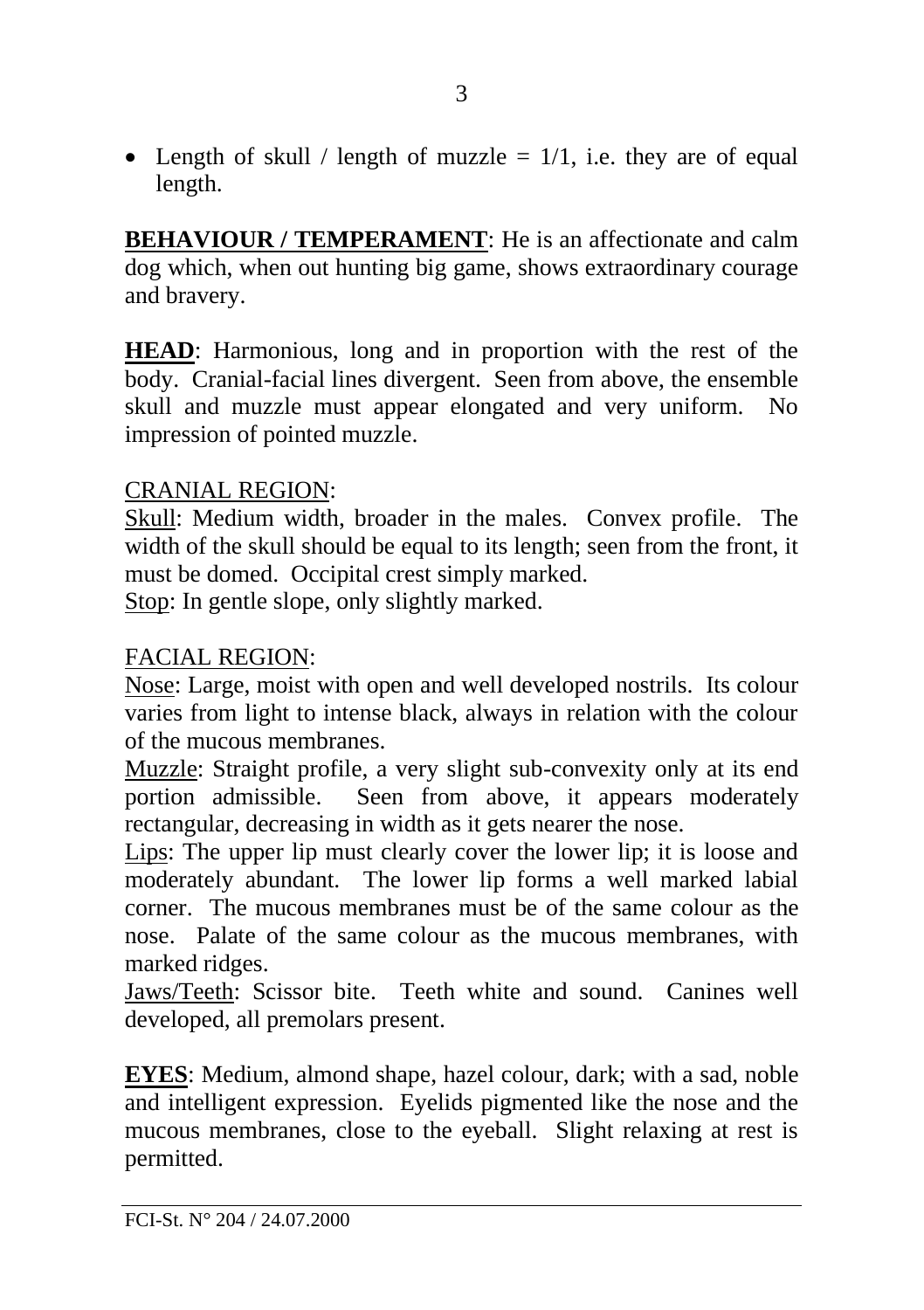**EARS:** The leathers are large, long and hanging. Of soft texture, rectangular shape and rounded tip. Set below eye level and hang freely twisted in corkscrew. Without being stretched, they must reach well beyond the nose. The venous system is very visible and just under the skin.

**NECK**: Truncated cone, broad and strong, muscled and supple; skin thick and very loose, which forms, without exaggeration, a marked and loose dewlap.

**BODY**: Clearly rectangular, very strong and robust, with an important thoracic perimeter which must be more, by 1/3, than the height at the withers: height at the withers 3, thoracic perimeter 4.

Topline: Straight, with a slight dip of the back and convexity of the loin, characteristics of the breed, but not a saddle back.

Withers: Set forward and lightly marked.

Back: Powerful, broad, of marked length.

Loin: Very broad and powerful; slightly raised.

Croup: Powerful, broad, rather horizontal. The height at the rump must be the same or below the height at the withers. Taking into account the tendency of the breed to increase in size, it will be permitted that the rump will be slightly higher.

Chest: Very developed, broad, deep and high, well let down to the elbow. Point of sternum marked. Rounded ribs, with very wide intercostal spaces, forming a large thoracic cage.

Underline and belly: Belly not very tucked up; the flanks are deep, very visible, and full.

**TAIL**: Thick at the root and set at medium height. Strong and covered with very short hair forming a small paint brush at the tip. At rest carried slightly curved and hanging down below the point of the hock; at work and in action, it raises sabre fashion, without excess, with a continual lateral movement. Never straight, directed upwards or resting on the rump.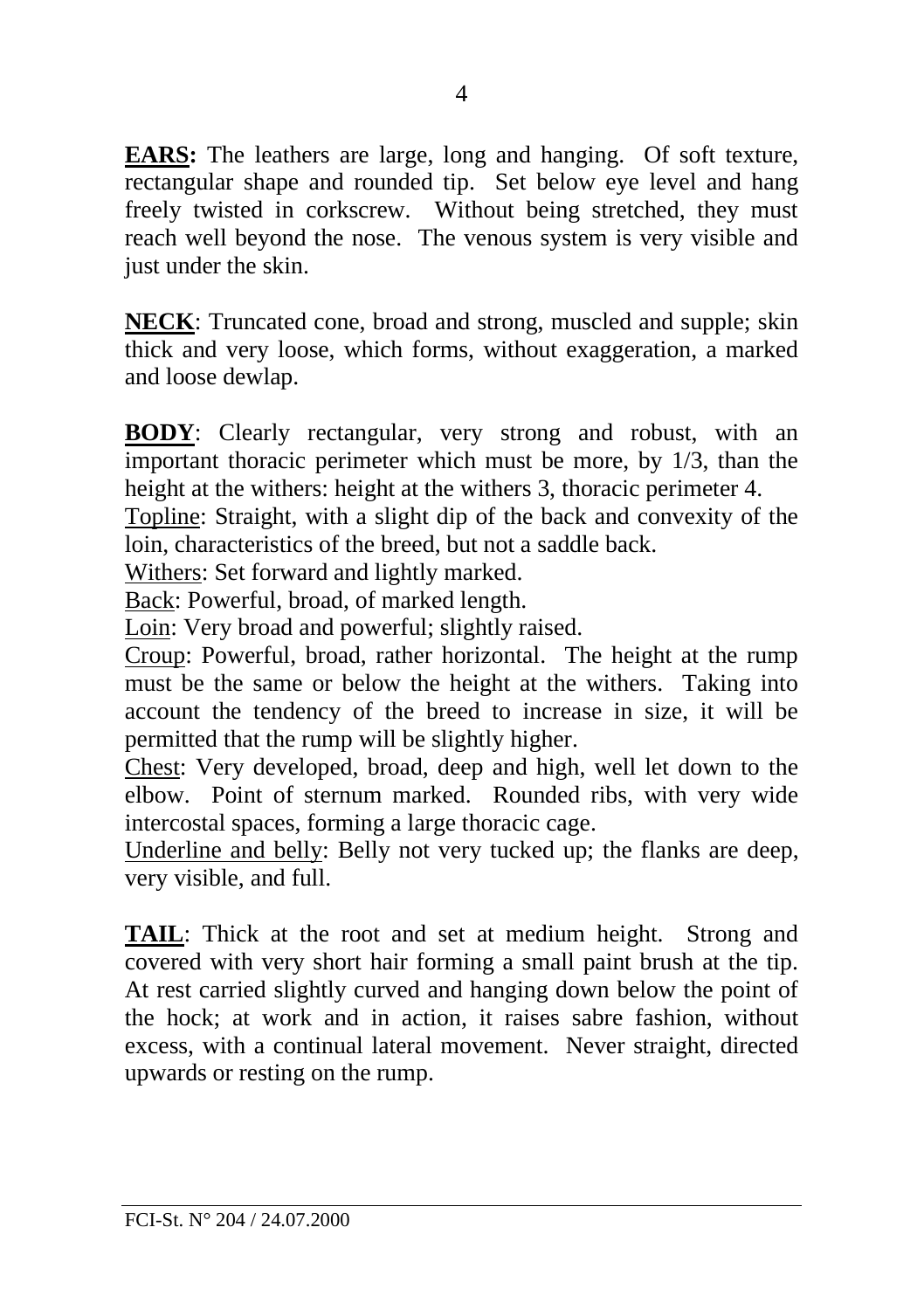### **LIMBS**

#### FOREQUARTERS:

General appearance: Perfectly vertical, straight, parallel. Give the impression of being short and muscles and tendons are clearly visible. The length of the forearm must be equal to that of the shoulder. Of strong bone structure, with powerful pasterns; elbows really close to the body.

Shoulder: Shoulder-blade oblique, rounded, muscled and of equal length to that of the upper arm. Scapulo-humeral angle: close to  $100^\circ$ 

Upperarm: Strong.

Elbow: Close to the thorax. Humeral-radial angle: close to 120°.

Forearm: Straight, short, vertical. Strong bones.

Pastern: Strong and powerful bone structure. Seen in profile, only slightly oblique.

Forefeet: Catfeet, toes tight, phalanges strong and high. Nails strong and solid, pads large and tough. Interdigital membranes moderate and covered with fine hair.

#### HINDQUARTERS:

General appearance: Powerful, muscled and with excellent angulation. Legs correct, hocks without deviations, metatarsal long and feet solid. They give the dog the necessary strength, agility and impulsion to follow the trail on very bumpy terrains and with significant uneveness.

Upper thigh: Strong and muscular. Coxal-femoral angle: near 100°.

Lower thigh: Of moderate length, muscular. Femoral-tibial angle: nearly 115°.

Hock: Well marked with the tendon clearly visible. Angle of the hock open; getting close to 120°.

Hind feet: Catfeet, slightly oval. More elongated than the front feet. Present, or not, dewclaws are usually single, rarely double; their removal is allowed.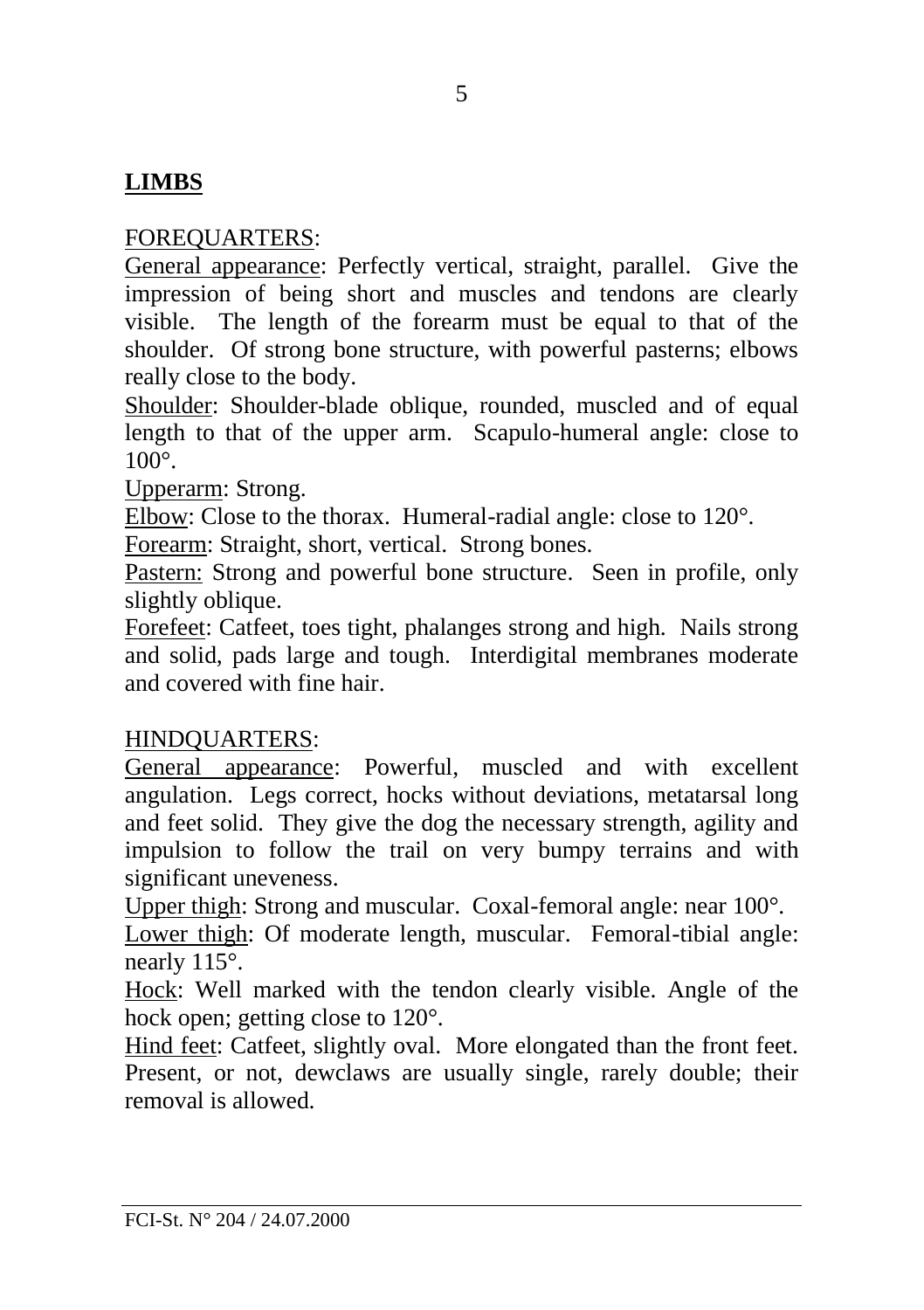**GAIT / MOVEMENT:** The preferred gait is the trot, which is long. sustained and economical without tendency to lateralisation or ambling. Particular attention should be paid to the elbows and the hocks whilst moving. There is, in the walk, a natural tendency of the breed to walk with the head low while sniffing.

**SKIN**: Very elastic, thick and pink in colour, loose all over the body; on some occasions it forms wrinkles on the forehead when the head is lowered.

### **COAT**

Hair: Dense, short, fine and smooth (flat). Covering the whole of the body down to the interdigital spaces.

Colour: White and orange, with dominance of one or the other colour and distributed in irregular markings, well defined and without ticking. The orange colour may vary from a lighter shade (lemon) to an intense russet-brown.

**SIZE**: This breed presents a pronounced sexual dimorphism which reveals itself in the difference in size between the males and the females; these last are noticeably smaller and finer.

Height at the withers: males from 52 to 57 cm.

females from 48 to 53 cm.

In subjects of excellent proportions, 1 cm above the size limits is tolerated.

**FAULTS** : Any departure from the foregoing points should be considered a fault and the seriousness with which the fault should be regarded should be in exact proportion to its degree and its effect upon the health and welfare of the dog.

- Profile of the muzzle arched, but without excess.
- Pincer bite. Absence of one premolar.
- Loose evelids to the point of uncovering a bit of conjunctiva.
- Weakness in the dorsal-lumbar line and swaying at the walk.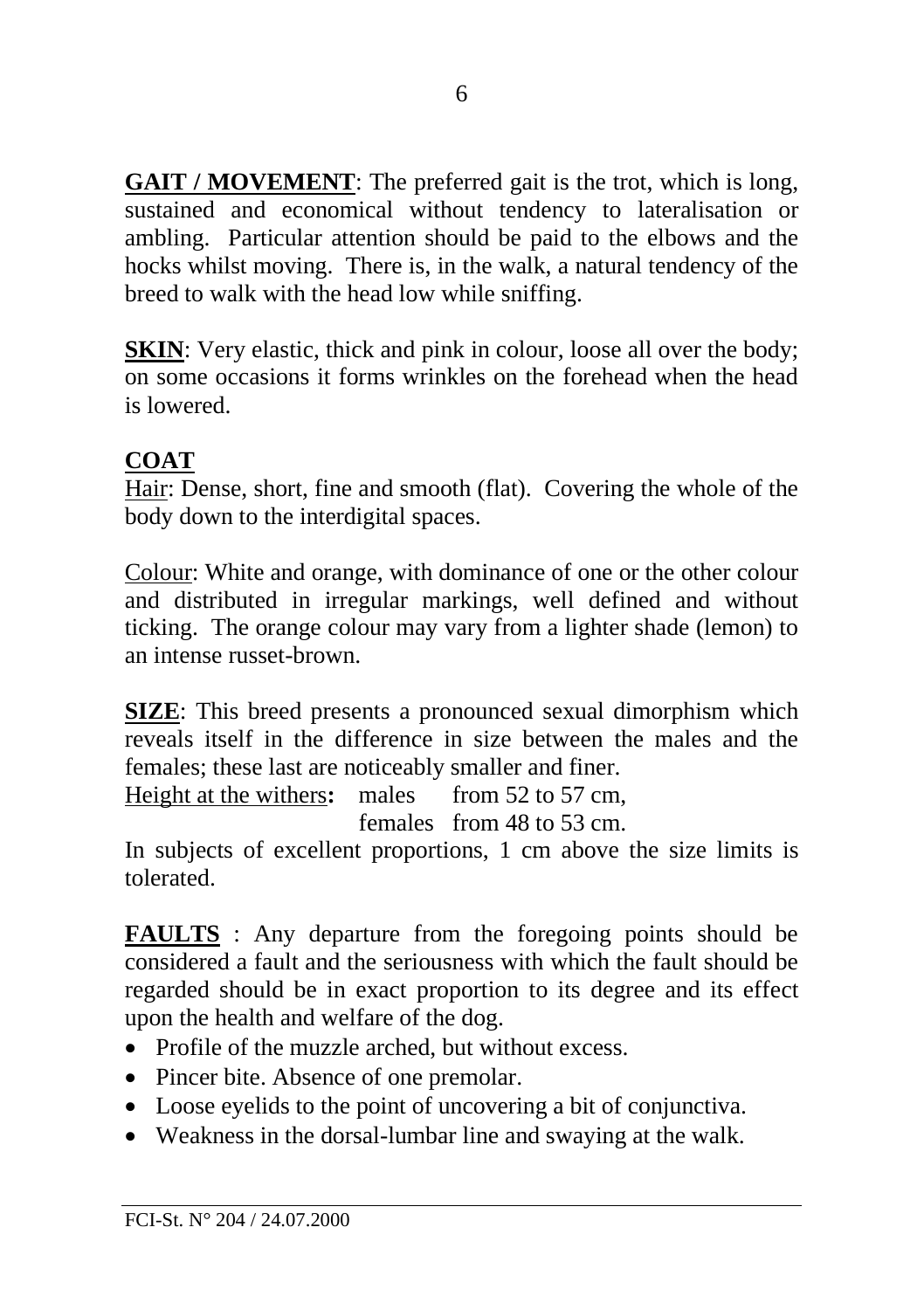• Loin too elevated, which, although permitted, must never be exaggerated.

#### **SEVERE FAUTLS**:

- Frail appearance.
- Muzzle too pointed or blunt.
- Moderately overshot mouth; absence of canines or premolars not due to traumatisms.
- Entropion or ectropion.
- Cropped ears.
- Saddle back.
- Height at the croup much more than the height at the withers.
- Thoracic perimeter insufficient.
- Tail carried too high or resting on the croup; docked tail.
- Incorrect position of the legs; weak or crooked legs.
- Out at the elbows, at the walk or when standing.
- Cow-hocked.
- Lateral movements of the legs when walking.
- Wavy coat, hard or semi-long.
- Depigmentation.
- Unbalanced temperament, excessively timid, nervous or aggressive.

### **DISQUALIFYING FAULTS**:

- Aggressive or overly shy dogs.
- Any dog clearly showing physical or behavioural abnormalities.
- Length of the body equal or below that of the height at withers.
- Split nose.
- Excessively overshot mouth; undershot bite in any degree.
- Hair hard and long; woolly coat which indicates cross-breeding.
- Tri-coloured dogs or with tan markings on the muzzle and the legs.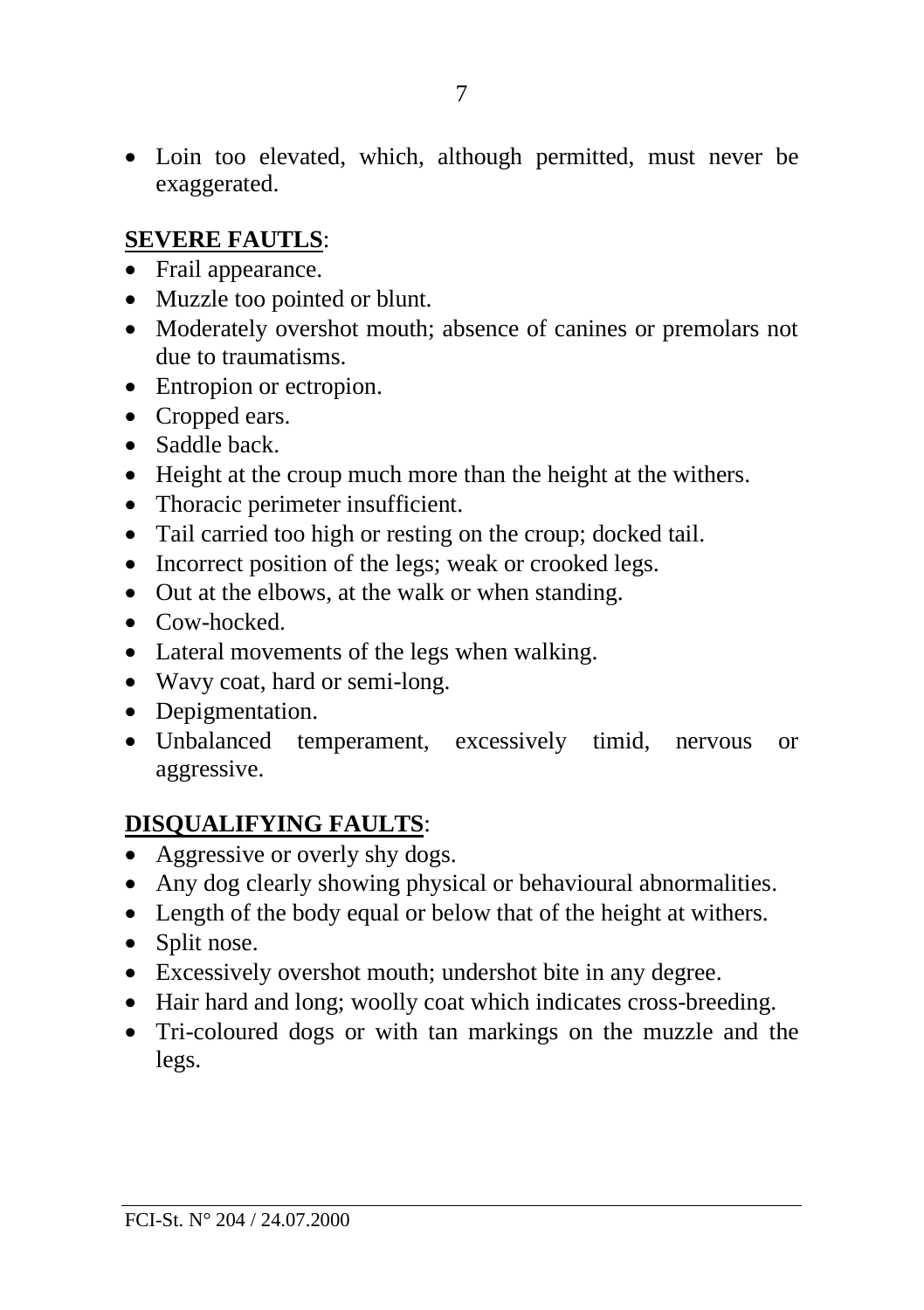## **N.B.**:

- Male animals should have two apparently normal testicles fully descended into the scrotum.
- Only functionally and clinically healthy dogs, with breed typical conformation should be used for breeding.